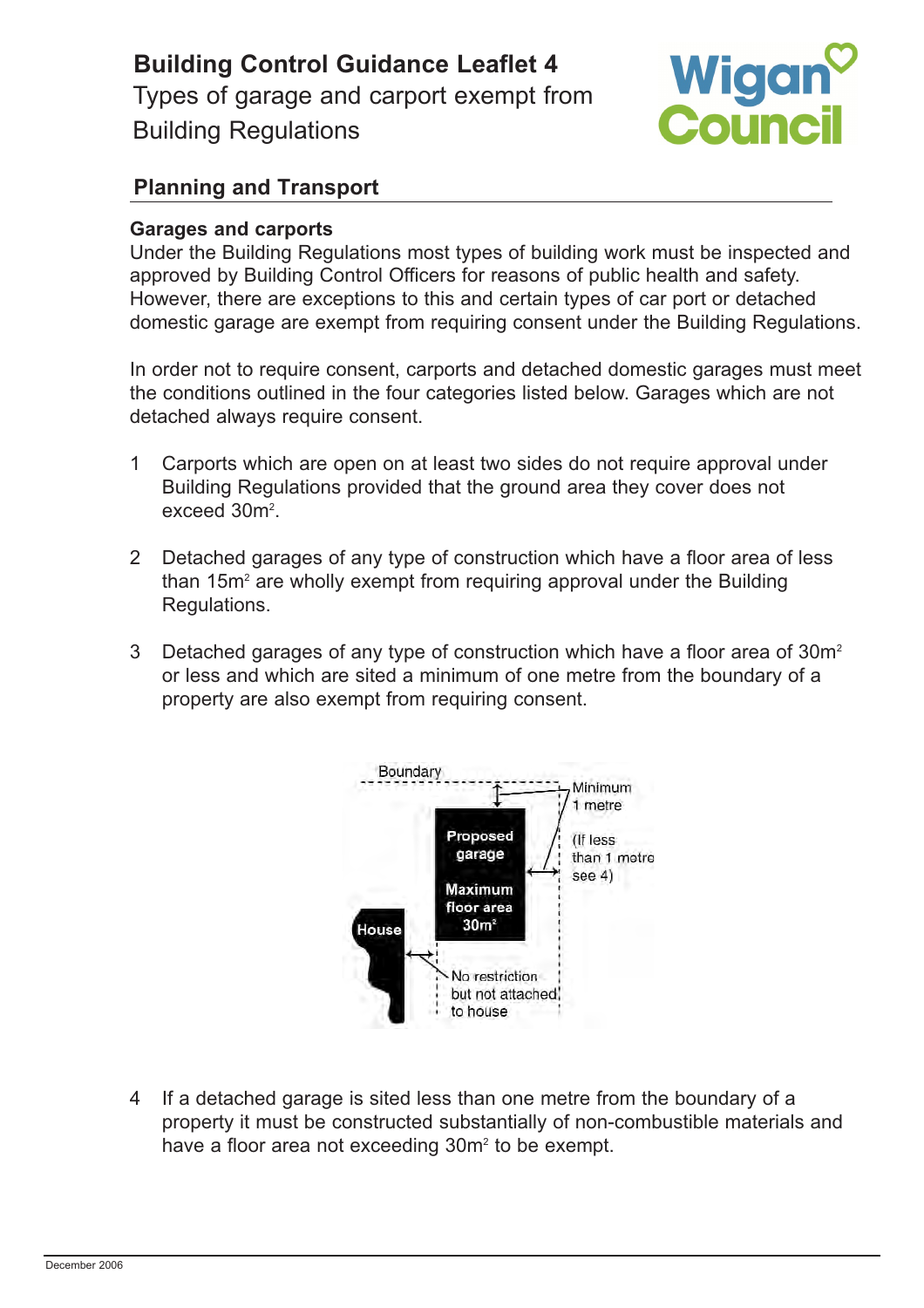

Whilst the structure of the garage or carport may not need Building Regulation approval, certain controlled services and fittings that you might want in connection with it may need approval.

You may need to get Building Regulation approval if:

- You intend to alter or extend the drains serving the house.
- You want to install a toilet or sink unit for example.
- You intend to install a boiler in the building.

Also, any electrical installation in connection with the building must comply with Electrical safety requirement and an application may be required for that work.